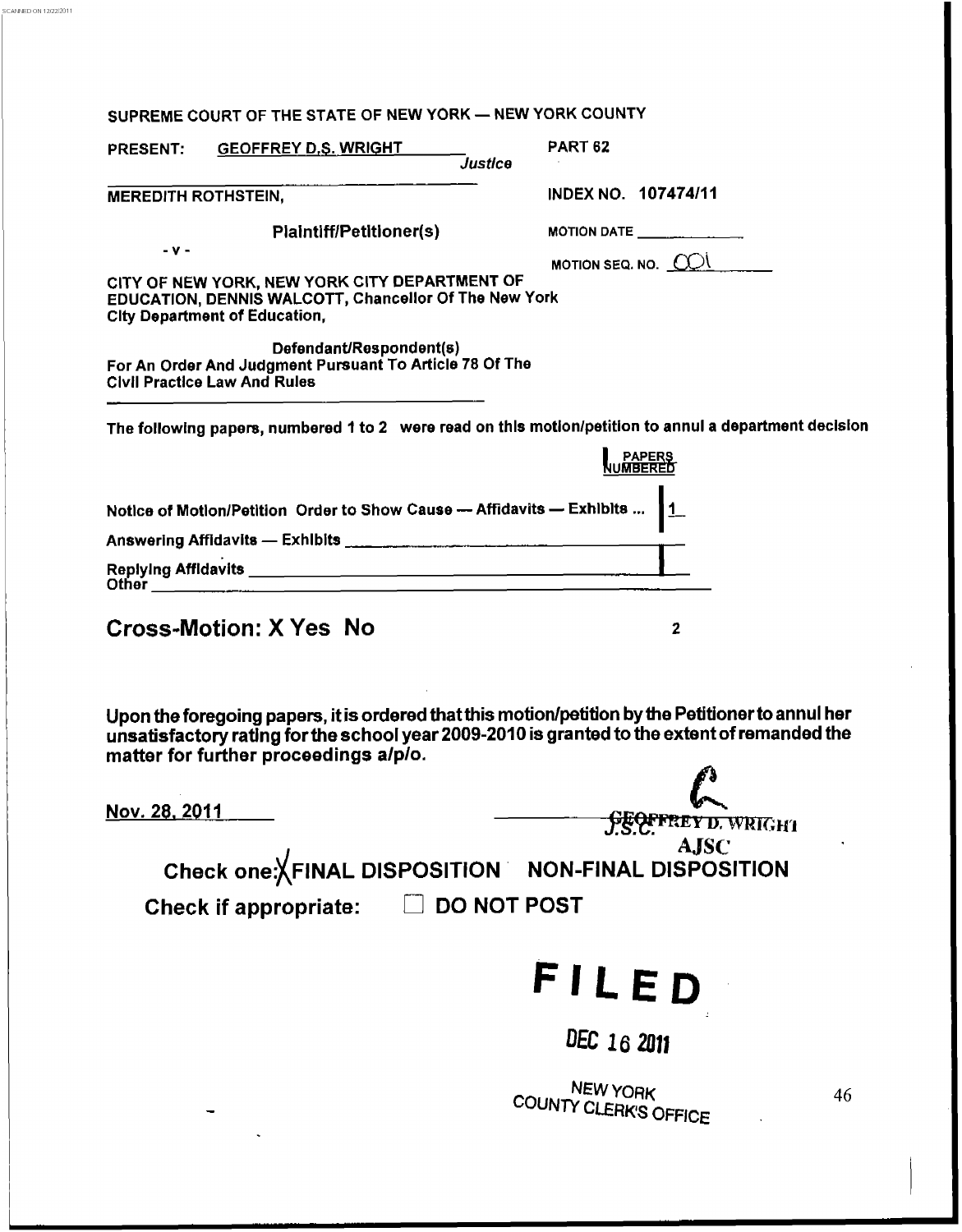## SUPREME COURT OF THE STATE OF NEW YORK COUNTY OF NEW YORK: Part **62 \_\_\_-\_\_\_\_\_\_\_\_"r\_"\_\_\_\_~---------------------------"--"--------** X

## MEREDITH ROTHSTEIN, Index #107474/11

Plaintiff/Petitioner

*c* **<sup>c</sup>**

CITY OF NEW YORK, NEW YORK CITY DEPARTMENT OF EDUCATION, DENNIS WALCOTT, Chancellor Of The New York City Department Of Education,

Defendant/Respondent(s). For An Order And Judgment Pursuant To Article 78 Of The Civil Practice Law and Rules 

Motion Cal. #<br>Motion Seq. # **DECISION/ORDER**  Hon. Geoffrey Wrig Judge, Supreme Court -against- Present:

Recitation, as required by CPLR *22* 19(a), of the papers considered in the review of this Motion to: annul departmental decision; cross-motion to dismiss the petition

| <b>PAPERS</b>                                                                                                                                                                                                            | <b>NUMBERED</b>                           |
|--------------------------------------------------------------------------------------------------------------------------------------------------------------------------------------------------------------------------|-------------------------------------------|
| Notice of Motion, Affidavits & Exhibits Annexed $\boldsymbol{\mathsf{F}}$   $\boldsymbol{\mathsf{L}}$ $\boldsymbol{\mathsf{E}}$ D<br>Order to Show Cause, Affidavits & Exhibits<br>Answering Affidavits & Exhibits Annex |                                           |
| Replying Affidavits & Exhibits Annexed<br>Cross-motion & Exhibits Annexed                                                                                                                                                | DEC 16 2011                               |
| Other                                                                                                                                                                                                                    | <b>NEW YORK</b><br>COUNTY OF FRICK OFFICE |

Upon the foregoing cited papers, the Decision/Order on this Motion is as follows:

The Petitioner, a first grade teacher, brings this proceeding to contest the unsatisfactory rating that she received for the 2009-20 10 school year. The unsatisfactory rating is based on the principal overhearing the Petitioner yell at her first grade class on one occasion during the 2009- 2010 school year, that the Petitioner did not invite parents of her students to attend a regular writing celebration, and the alleged insufficiency of the Petitioner's alternative to **an** observation project.

Taking the alleged deficiencies in the Petitioner's job performance in order of appearance, the transcript of the hearing in this matter shows that none of the witnesses can remember anything that was said by the Petitioner other than a direction to the students to **open** their books. Nothing in the transcript or in the opposing papers even suggests what the Respondents would deem an appropriate manner, or the appropriate language to use with an unruly class of seven